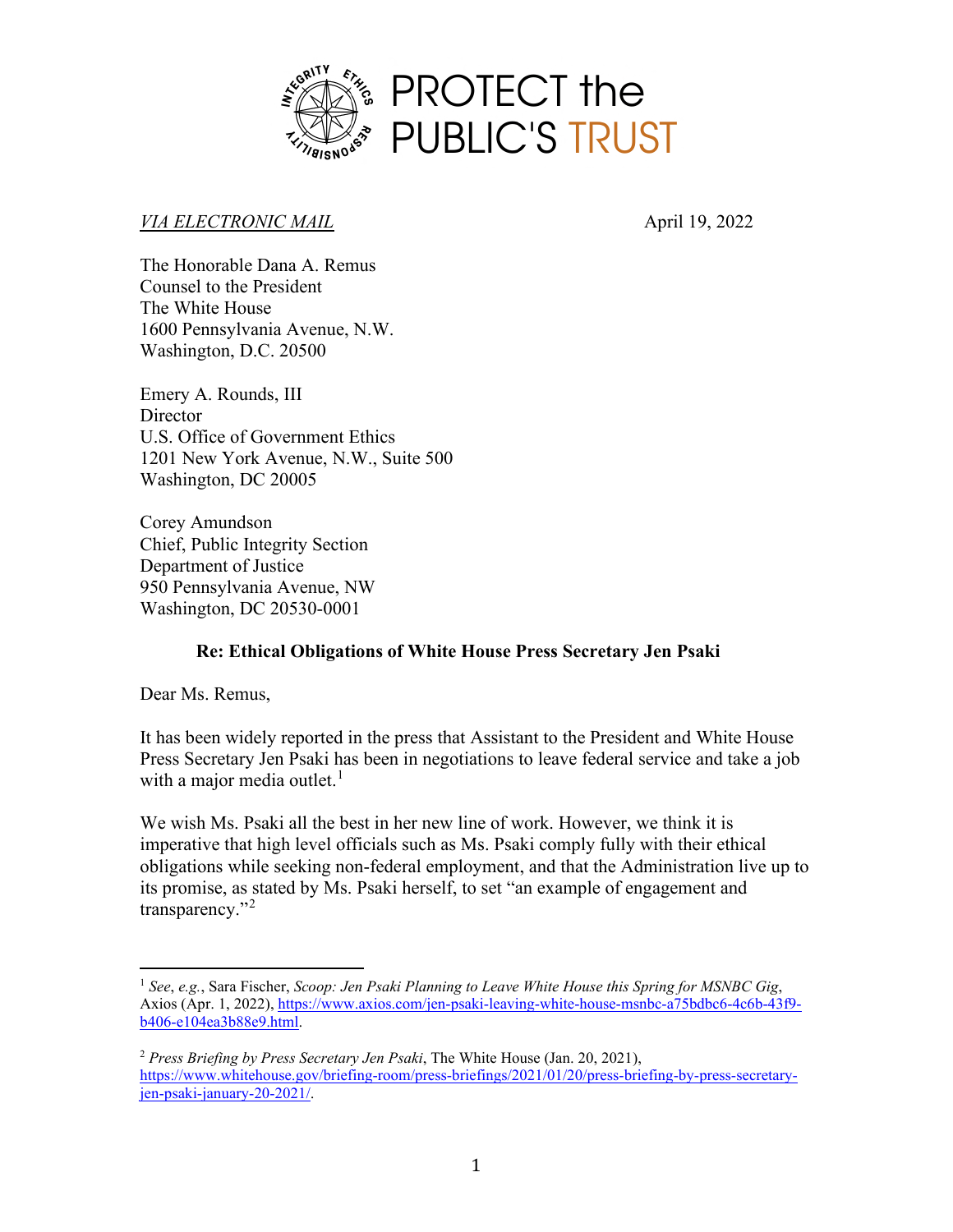

Recent events have given reason to doubt that this is happening. For example, on April 14, 2022, Ms. Psaki engaged in an apparent misuse of her official position when she publicly disparaged Fox News, a competitor of her reported future employer.<sup>[3](#page-1-0)</sup> Moreover, Ms. Psaki has continued to brief reporters from the White House podium, including reporters from networks she has reportedly been negotiating with, without any apparent restrictions, creating a potential conflict of interest.

The appearance of a conflict of interest risks further damaging the already low level of public trust in government. In order to restore public trust and live up to Ms. Psaki's own commitment to transparency and engagement, we are calling upon you to investigate whether Ms. Psaki violated her ethical duties, either in her remarks regarding Fox News or in her conduct while negotiating non-federal employment more generally.

In addition, we are calling upon you to release ethics records relating to Ms. Psaki's quest to find a new employer including, but not limited to, records of any formal recusals, Stop Trading on Congressional Knowledge Act of 2012 (STOCK Act) notifications, and records of advice the White House Counsel's Office has provided to Ms. Psaki to aid compliance during her job search.

These types of records, particularly records of formal recusals, Stock Act notifications, and final guidance, are frequently released by federal agencies under the Freedom of Information Act (FOIA). While the White House Office is generally not subject to FOIA, we believe that the least the White House can do to help bring "truth and transparency back" is to hold itself to the same standards as the rest of the federal government.[4](#page-1-1)

# **I. Who We Are**

Protect the Public's Trust is a group of retired and former public servants dedicated to the idea that public service is a public trust. Too often, we have seen high level public servants play fast and loose with the rules that other government officials have to live with, creating the perception of a two-tiered system and resulting in an unprecedented dip in trust in our elected officials. We believe that the American people deserve a

<sup>3</sup> *See* Pod Save America, *America's Next Top Press Secretary* (Apr. 14, 2022),

<span id="page-1-1"></span><span id="page-1-0"></span>[https://podcasts.google.com/feed/aHR0cHM6Ly9mZWVkcy5tZWdhcGhvbmUuZm0vcG9kLXNhdmUtY](https://podcasts.google.com/feed/aHR0cHM6Ly9mZWVkcy5tZWdhcGhvbmUuZm0vcG9kLXNhdmUtYW1lcmljYQ/episode/YTUxMTY2MjItM2RhZS0xMWVjLWI4MWQtMjdmM2QwMGZmZTlm?hl=en&ved=2ahUKEwjih6LVo5b3AhVPj4kEHSYxDCwQieUEegQIAxAF&ep=6) [W1lcmljYQ/episode/YTUxMTY2MjItM2RhZS0xMWVjLWI4MWQtMjdmM2QwMGZmZTlm?hl=en&v](https://podcasts.google.com/feed/aHR0cHM6Ly9mZWVkcy5tZWdhcGhvbmUuZm0vcG9kLXNhdmUtYW1lcmljYQ/episode/YTUxMTY2MjItM2RhZS0xMWVjLWI4MWQtMjdmM2QwMGZmZTlm?hl=en&ved=2ahUKEwjih6LVo5b3AhVPj4kEHSYxDCwQieUEegQIAxAF&ep=6) [ed=2ahUKEwjih6LVo5b3AhVPj4kEHSYxDCwQieUEegQIAxAF&ep=6;](https://podcasts.google.com/feed/aHR0cHM6Ly9mZWVkcy5tZWdhcGhvbmUuZm0vcG9kLXNhdmUtYW1lcmljYQ/episode/YTUxMTY2MjItM2RhZS0xMWVjLWI4MWQtMjdmM2QwMGZmZTlm?hl=en&ved=2ahUKEwjih6LVo5b3AhVPj4kEHSYxDCwQieUEegQIAxAF&ep=6) *see also* Nikki Schwab, *Fox News Defends 'Terrific' Peter Doocy After Psaki Said He 'Sounds like a Son of a B\*\*\*\*': Network Says His Job is 'to Elicit Truth from Power' After Biden's Press Secretary's Jab*, Daily Mail (Apr. 15, 2022), [https://www.dailymail.co.uk/news/article-10721853/Psaki-says-Doocy-sounds-like-stupid-son-b-h](https://www.dailymail.co.uk/news/article-10721853/Psaki-says-Doocy-sounds-like-stupid-son-b-h-questions-Fox-gives-him.html)[questions-Fox-gives-him.html.](https://www.dailymail.co.uk/news/article-10721853/Psaki-says-Doocy-sounds-like-stupid-son-b-h-questions-Fox-gives-him.html) 4 *Id*.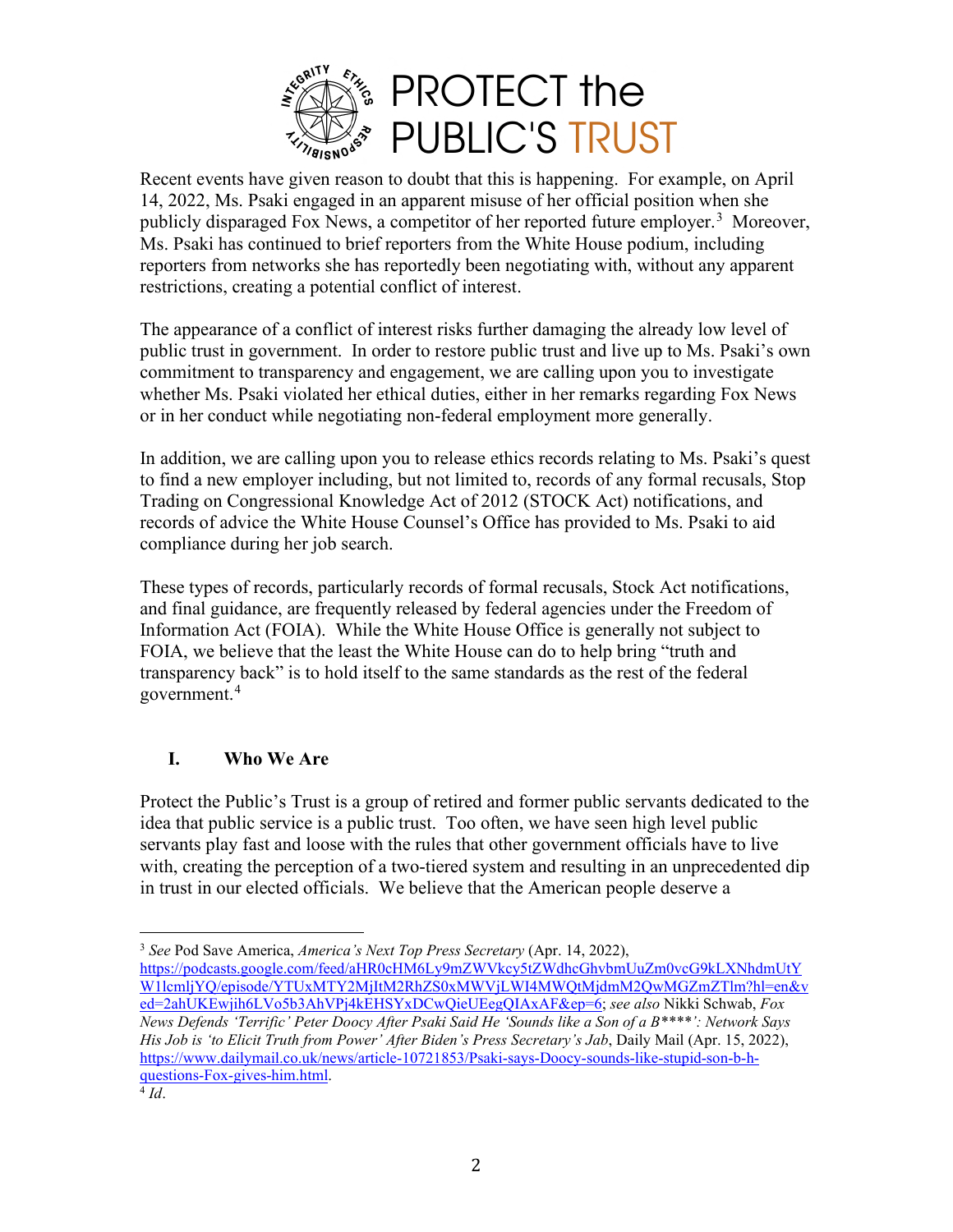

government that is impartial, free from conflicts of interest, and operates without political interference or favoritism. Our goal is to ensure our nation fulfills that promise.

## **II. Background**

In early April, it was reported that Assistant to the President and White House Press Secretary Jen Psaki was in "exclusive talks" to leave the White House and join MSNBC in May. It was further reported that these "exclusive talks" developed after Ms. Psaki was "feverously courted by CNN and MSNBC, among others."<sup>[5](#page-2-0)</sup>

In her role as White House Press Secretary, Ms. Psaki frequently interacts with members of the news media and supervises others on the White House Press team who interact with members of the media. This can include activities like giving public briefings from the White House briefing room, providing exclusive information to reporters, and facilitating interviews with senior White House and Administration officials.

MSNBC, NBC News, CNN, and Fox News all cover the White House, and all have seats in the White House briefing room.<sup>[6](#page-2-1)</sup> Access to White House Officials, exclusive information, or even just the ability to ask questions at televised press briefings are all hot (and valuable) commodities for news networks. Accordingly, Ms. Psaki's apparent negotiation for non-federal employment while still serving as Press Secretary raises serious conflict of interest concerns.

In addition, on April 14, 2022, Ms. Psaki appeared on an episode of the podcast series "Pod Save America." Ms. Psaki was introduced by her title as "White House Press Secretary" and answered questions relating to President Biden and other aspects of her official duties. During this podcast, Ms. Psaki was asked about Fox News White House correspondent Peter Doocy. In response, Ms. Psaki said, "He works for a network that provides people with questions that, nothing personal to any individual including Peter Doocy, but might make anyone sound like a stupid son of a b\*\*\*h."[7](#page-2-2)

Fox News is a direct competitor of MSNBC and CNN, two networks with whom Ms. Psaki has reportedly been seeking non-federal employment.

<span id="page-2-0"></span><sup>5</sup> Dylan Byers, *Is Jen Psaki the Next Rachel Maddow?* Puck (Feb. 23, 2022), [https://puck.news/is-jen](https://puck.news/is-jen-psaki-the-next-rachel-maddow/)[psaki-the-next-rachel-maddow/.](https://puck.news/is-jen-psaki-the-next-rachel-maddow/)

<span id="page-2-1"></span><sup>6</sup> *See generally*, Paul Farhi, *The White House's New Press Briefing Seat Chart Says a Lot About Where Each Reporter Stands*, Wash. Post (Feb. 2, 2022), [https://www.washingtonpost.com/lifestyle/media/whca](https://www.washingtonpost.com/lifestyle/media/whca-seating-chart-2022/2022/02/01/77820ba2-807b-11ec-bf02-f9e24ccef149_story.html)[seating-chart-2022/2022/02/01/77820ba2-807b-11ec-bf02-f9e24ccef149\\_story.html.](https://www.washingtonpost.com/lifestyle/media/whca-seating-chart-2022/2022/02/01/77820ba2-807b-11ec-bf02-f9e24ccef149_story.html) MSNBC appears to share a seat with CNBC and Telemundo, all of which are owned by the same parent company, NBCUniversal.

<span id="page-2-2"></span> $<sup>7</sup>$  Supra n. 3.</sup>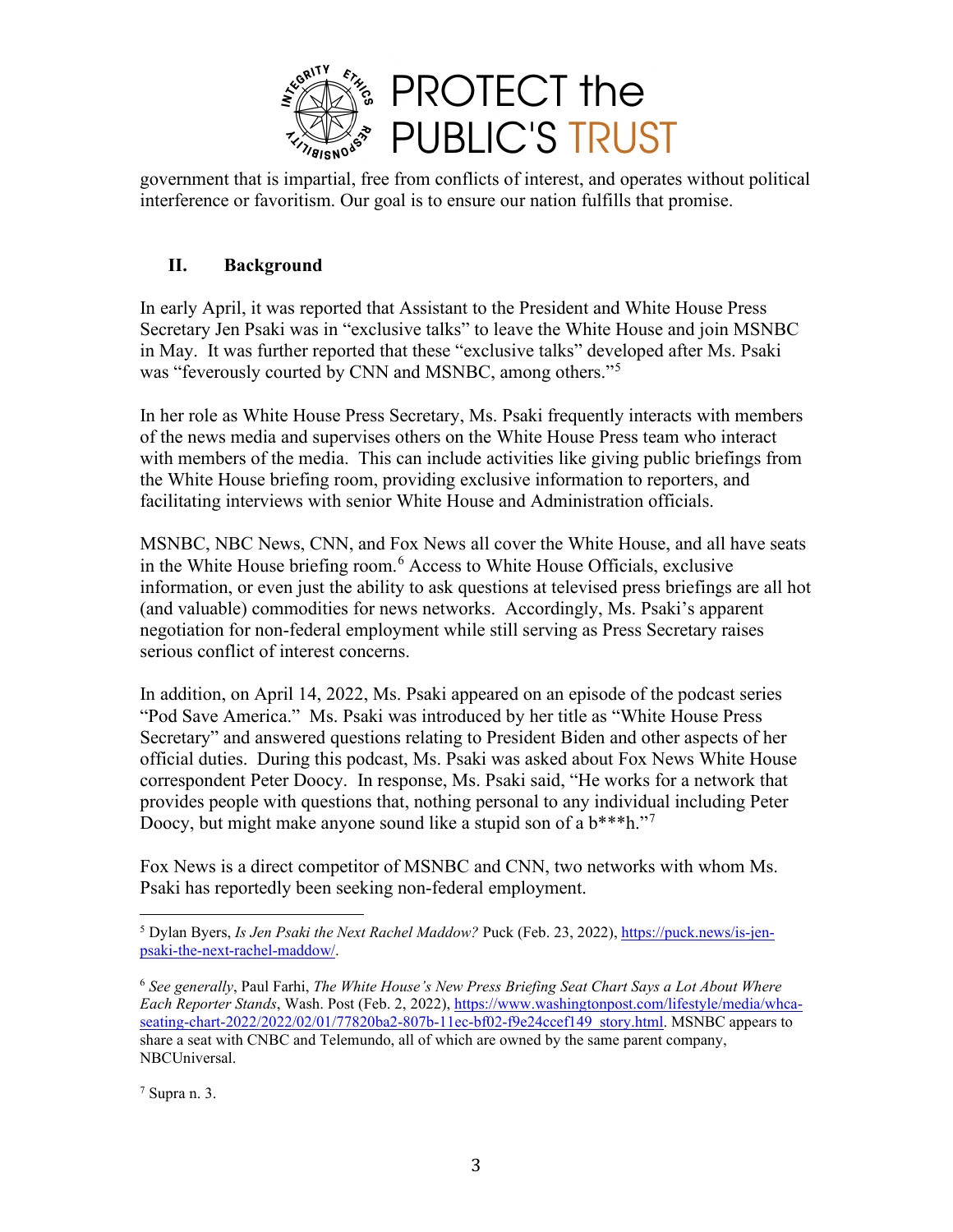

### **III. The Law**

Concerns about conflicts of interest when seeking new employment are not new, and the federal government has strict laws and regulations governing how employees conduct themselves.

Under federal law, it is a criminal offense punishable by up to five years in prison to willfully participate in any "particular matter" in which an organization an employee is negotiating or has an arrangement regarding future employment has a financial interest.<sup>[8](#page-3-0)</sup>

Under federal regulations, "negotiating" future employment is defined incredibly broadly, and "means discussion or communication with another person, or such person's agent or intermediary, mutually conducted with a view toward reaching an agreement regarding possible employment with that person. The term is not limited to discussions of specific terms and conditions of employment in a specific position."[9](#page-3-1)

Moreover, senior officials, such as Ms. Psaki, who filed a public Office of Government Ethics Form 278e have an affirmative duty to notify their supervising ethics official once they begin negotiating for future employment.<sup>[10](#page-3-2)</sup>

Even if a federal employee's job search has not progressed into "negotiations," federal regulations still impose broad recusal obligations when seeking non-federal employment. $^{11}$  $^{11}$  $^{11}$ 

In addition, federal regulations prohibit employees from using their official position for personal gain. For example, 5 C.F.R. § 2635.702 states:

An employee shall not use his public office for his own private gain, for the endorsement of any product, service or enterprise, or for the private gain of friends, relatives, or persons with whom the employee is affiliated in a nongovernmental capacity, including nonprofit organizations of which the employee is an officer or member, and persons with whom the employee has or seeks employment or business relations.

<span id="page-3-0"></span><sup>8</sup> 18 U.S.C. § 208; *see also* 18 U.S.C. § 216(a)(2).

<span id="page-3-1"></span> $95$  C.F.R. § 2635.603(b)(1)(i).

<span id="page-3-2"></span><sup>10</sup> Stock Act at § 17, Pub. L. 112-115, 126 Stat. 291 (Apr. 4, 2021).

<span id="page-3-3"></span><sup>11</sup> *See* 5 C.F.R. §§ 2635.601-607.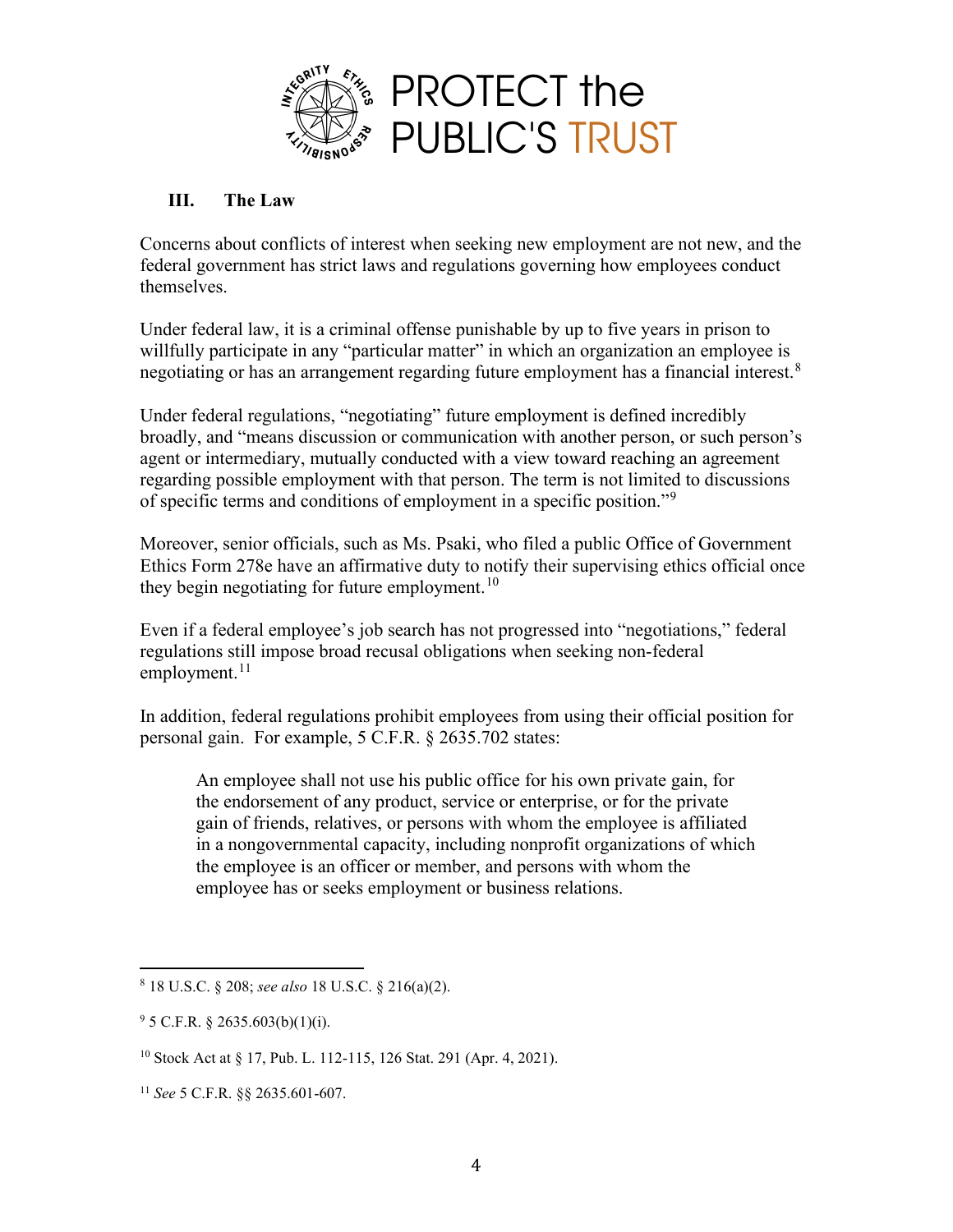

# **IV. Analysis**

Based on public reporting, Ms. Psaki is clearly "negotiating" with at least one or more news organizations for non-federal employment. Moreover, she has likely been "seeking" non-federal employment for at least the past few months. Both negotiating and seeking non-federal employment trigger specific recusal obligations, while negotiating triggers affirmative reporting obligations.

While we necessarily do not know what goes on behind the scenes at the White House, Ms. Psaki has continued to address reporters from the podium in the James S. Brady Press Briefing Room.<sup>[12](#page-4-0)</sup> There have been no obvious steps to implement any recusals or mitigate any conflicts of interest.

Furthermore, Ms. Psaki's statements regarding Fox News appear to be a misuse of her official position that calls for further investigation. Ms. Psaki appeared on the "Pod Save America" podcast in her official capacity as White House Press Secretary. While there, she made statements that reflect negatively on Fox News. Fox News is a direct competitor of MSNBC and CNN, two companies with whom Ms. Psaki is or has been reportedly negotiating for future employment. Accordingly, Ms. Psaki's statements regarding Fox News may be regarded as the use of her official positions for the private gain of Fox News' competitors, such as MSNBC, with whom she is affiliated in her nongovernmental capacity.

At minimum, Ms. Psaki's statements and broader behavior present the appearance of a conflict of interest. If the Administration seeks to serve as an example of engagement and transparency, it can begin by investigating Ms. Psaki's conduct and releasing the records of how its own public face has complied with the federal ethics rules.

## **V. Conclusion**

For the foregoing reasons, we call upon you to investigate whether Ms. Psaki misused her position and created the appearance of an impermissible conflict of interest. We also call upon you to release records relating to Ms. Psaki's recusals and negotiations for nonfederal employment. Similar records relating to other government officials are routinely released under FOIA. There should not be a two-tied system of government ethics that

<span id="page-4-0"></span><sup>12</sup> *See*, *e.g.*, *Press Briefing by Press Secretary Jen Psaki*, The White House (Apr. 11, 2022), [https://www.whitehouse.gov/briefing-room/press-briefings/2022/04/11/press-briefing-by-press-secretary](https://www.whitehouse.gov/briefing-room/press-briefings/2022/04/11/press-briefing-by-press-secretary-jen-psaki-april-11-2022-2/)[jen-psaki-april-11-2022-2/.](https://www.whitehouse.gov/briefing-room/press-briefings/2022/04/11/press-briefing-by-press-secretary-jen-psaki-april-11-2022-2/)